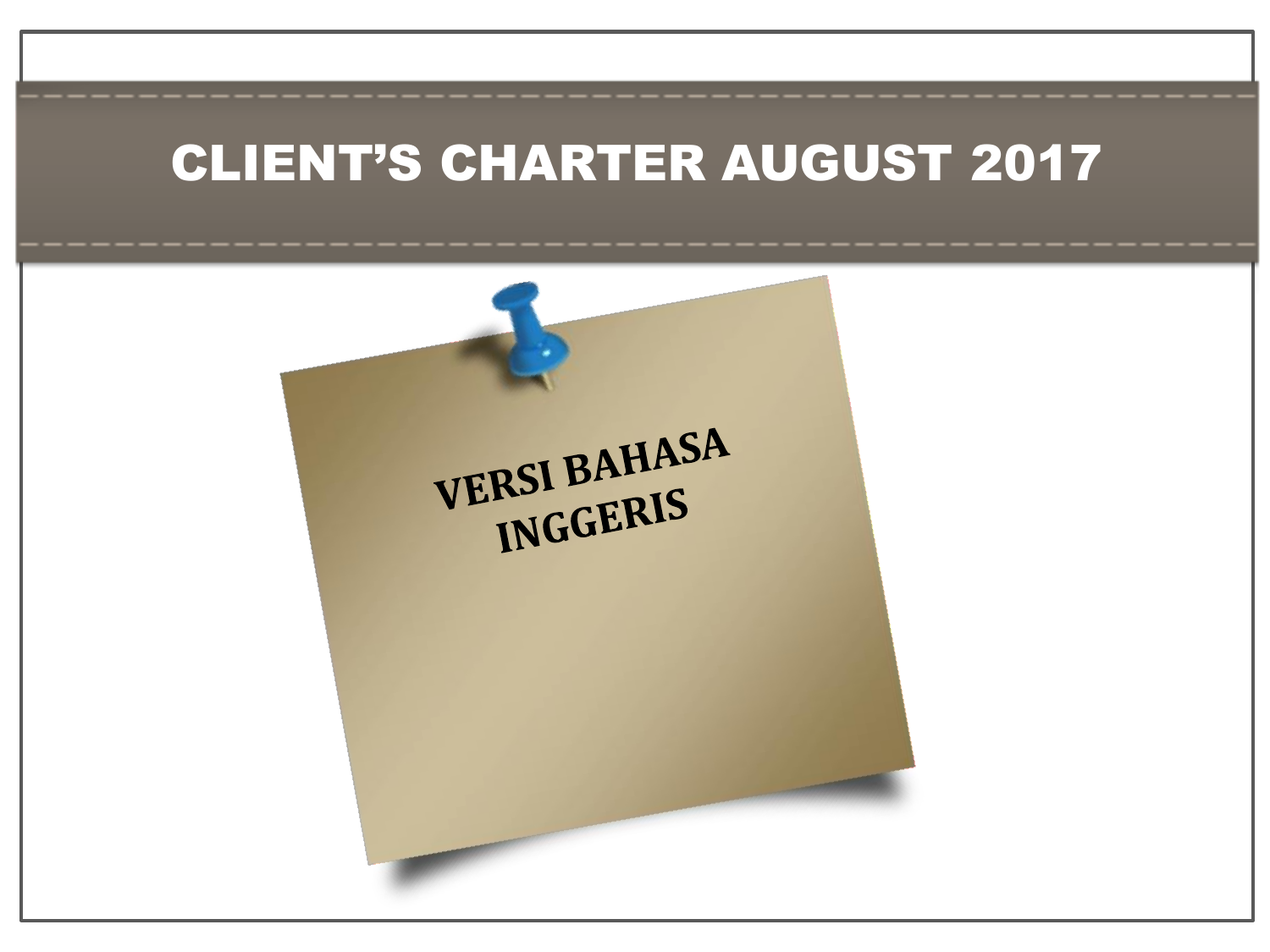## PENCAPAIAN PIAGAM PELANGGAN AADK AUGUST 2017

| No. | <b>PROMISES MADE</b>                                                                                                                                                                   | <b>Within The Allocated Time /  </b><br><b>Client's Charter Standard</b> |                             | <b>Exceed The Allocated</b><br><b>Time / Client's Charter</b><br><b>Standard</b> |                                    | <b>Total Of</b><br><b>Services</b> |
|-----|----------------------------------------------------------------------------------------------------------------------------------------------------------------------------------------|--------------------------------------------------------------------------|-----------------------------|----------------------------------------------------------------------------------|------------------------------------|------------------------------------|
|     |                                                                                                                                                                                        | <b>Total</b><br>(Number Of<br><b>Services)</b>                           | Percentage<br>$\frac{9}{6}$ | <b>Total</b><br>(Number Of<br><b>Services)</b>                                   | <b>Percentage</b><br>$\frac{9}{6}$ | <b>Offered</b>                     |
| 1.  | To ensure appropriate actions are taken<br>towards every business that are related<br>to human resource, finance, development<br>and administration within seven (7)<br>working days;  |                                                                          |                             |                                                                                  |                                    |                                    |
| 2.  | To ensure programs comprising<br>of<br>prevention education, public awareness<br>and volunteerism conducted at least<br>three (3) times in a month in the<br>respective 103 districts; |                                                                          |                             |                                                                                  |                                    |                                    |
| 3.  | To inform the admission of the CCRC<br>clients to their families in a period not<br>more than fourteen (14) days from the<br>date of the admission;                                    | 324                                                                      | 100                         |                                                                                  |                                    | 324                                |
| 4.  | To give short term skills training to the<br>CCRC clients at least once before<br>released                                                                                             | 336                                                                      | 93.85                       | 22                                                                               | 6.15                               | 358                                |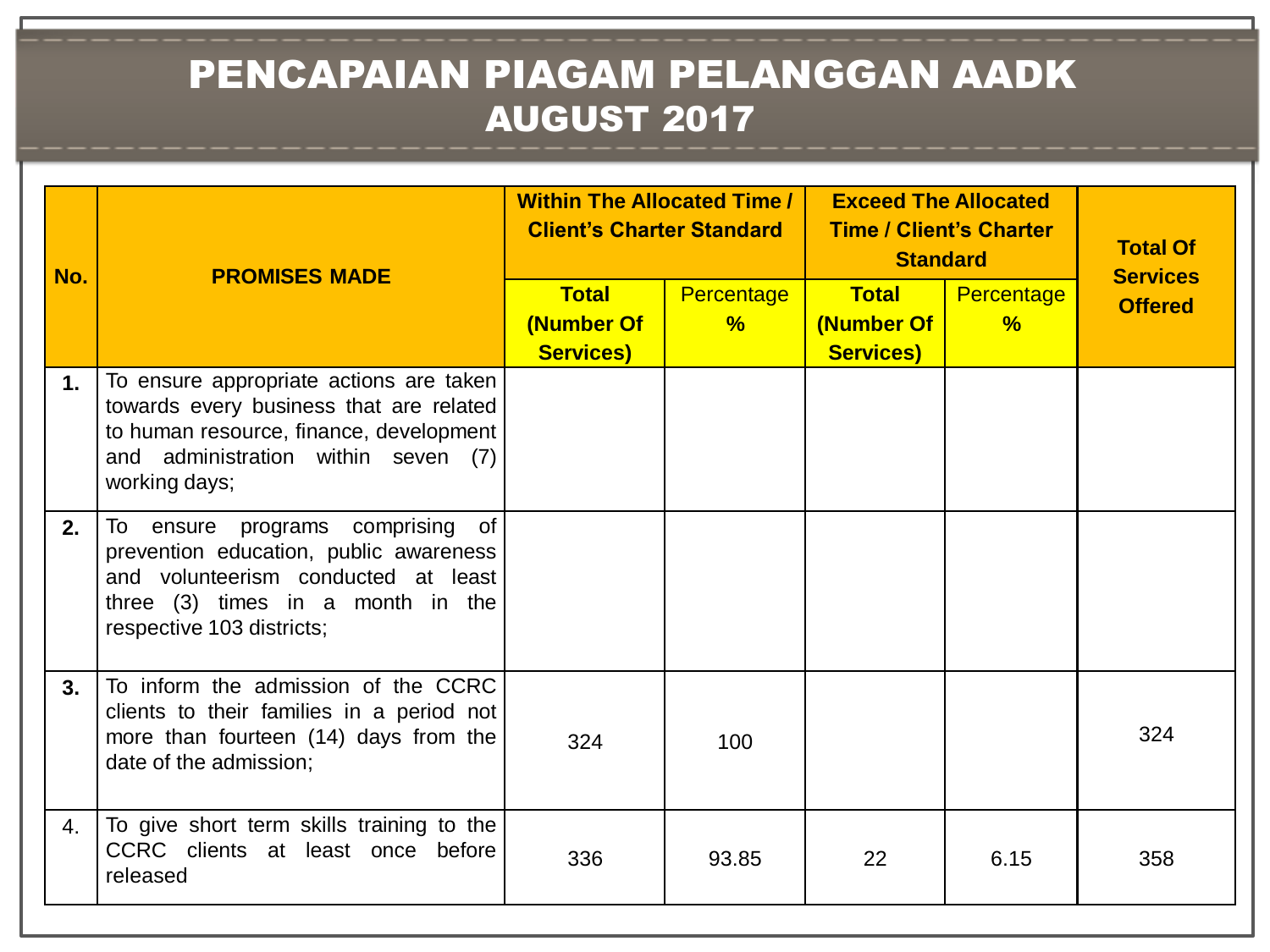## PENCAPAIAN PIAGAM PELANGGAN AADK AUGUST 2017

| No.            | <b>PROMISES MADE</b>                                                                                                                                                                               | <b>Within The Allocated</b><br><b>Time / Client's Charter</b><br><b>Standard</b> |                 | <b>Exceed The Allocated</b><br><b>Time / Client's Charter</b><br><b>Standard</b> |                             | <b>Total Of</b><br><b>Services</b> |
|----------------|----------------------------------------------------------------------------------------------------------------------------------------------------------------------------------------------------|----------------------------------------------------------------------------------|-----------------|----------------------------------------------------------------------------------|-----------------------------|------------------------------------|
|                |                                                                                                                                                                                                    | <b>Total</b><br>(Number Of<br><b>Services)</b>                                   | Percentage<br>% | <b>Total</b><br>(Number Of<br><b>Services)</b>                                   | Percentage<br>$\frac{9}{6}$ | <b>Offered</b>                     |
| 5.             | To provide treatment and rehabilitation services<br>in accordance with client needs at least one (1)<br>program a month to compliant client.                                                       | 169,690                                                                          | 92              | 14,090                                                                           | 8                           | 183,780                            |
| 6.             | Provide feedbacks of complaints regarding drug<br>addictions to the complainant within three (3)<br>working days from the date the complaint was<br>received;                                      |                                                                                  |                 |                                                                                  |                             |                                    |
| $\mathbf{7}$ . | Provide the result of the application of People<br>Under Surveillance to leave the residential area<br>permanently within fourteen (14) working days<br>from the date the application was received |                                                                                  |                 |                                                                                  |                             |                                    |
| 8.             | Processing of officers for the course / seminar /<br>international meetings and international travel<br>application within fourteen (14) working days<br>from date of receipt.                     |                                                                                  |                 |                                                                                  |                             |                                    |